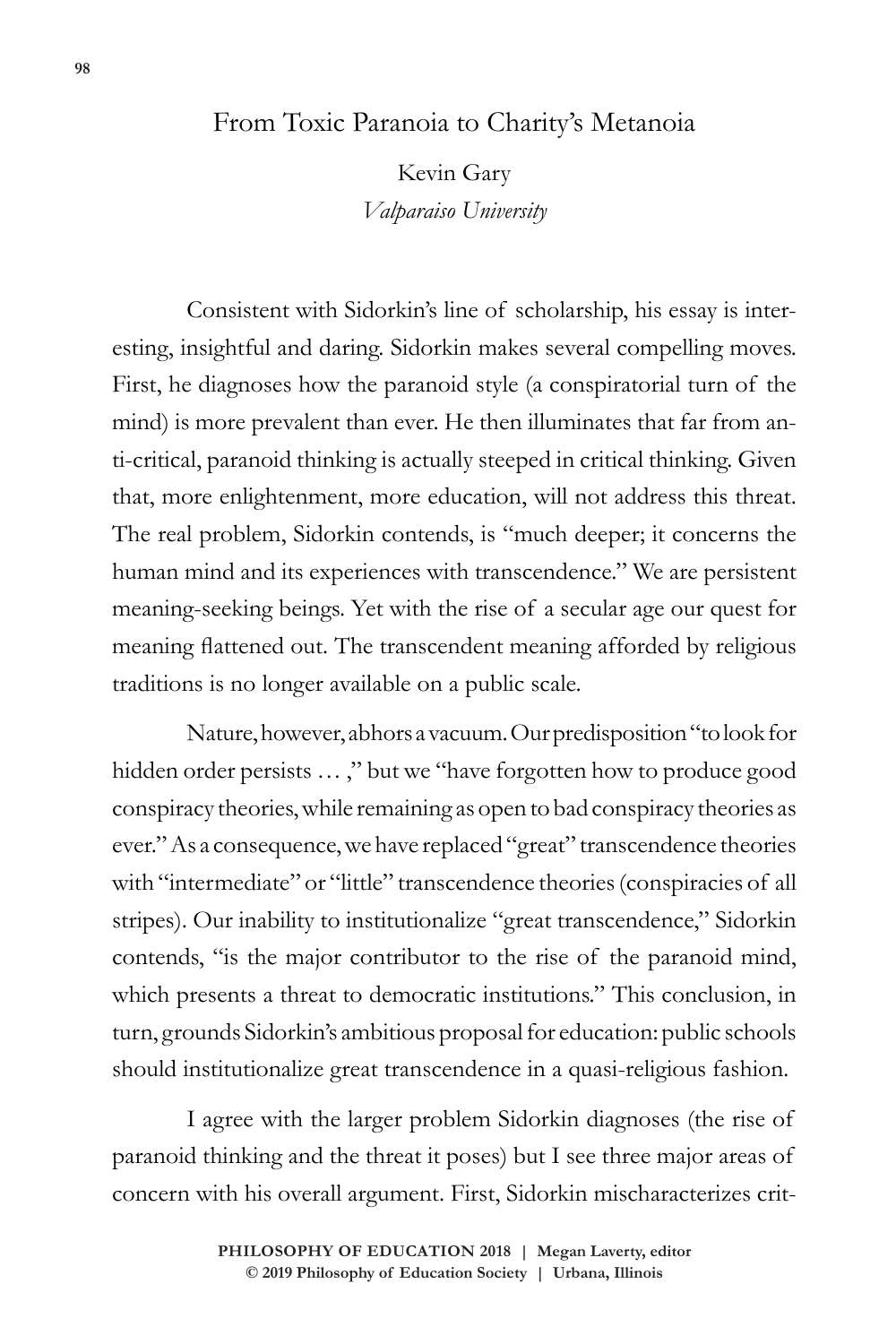ical thinking by underestimating its potential as a force against paranoid thinking. Second, Sidorkin's ultimate proposal, in which public educational institutions institutionalize transcendence, raises several concerns, including to what extent should public schools attempt to embrace and promote strong metaphysical claims. Finally, Sidorkin mistakenly equates paranoia with spiritual transcendence, describing both as simply different conspiracy theories. While paranoia breeds egotistical insularity and *ressentiment* that contracts the world one inhabits, transcendent faith, at its best, cultivates a selflessness and a humility that expands the world one sees.

# CRITICAL THINKING

"The paranoid mind," Sidorkin contends, "is exactly what we want an educated person with critical thinking skills to be … ; it analyzes claims, employs critical thinking, seeks evidence, evaluates it according to its own standards, and makes its own conclusions based on that evidence." While the paranoid mind does do this, it does so within a narrow frame. It is caught within what Chimamanda Ngozi Adichie describes as the "danger of a single story."1

Given this, paranoid thinking is but a mere semblance of critical thinking. The paranoid person's mind moves, as G.K. Chesterton notes, "in a perfect but narrow circle … A small circle is quite as infinite as a large circle. [The paranoid explanation is] " … as complete as the sane one, but it is not so large."2 Such a person is in the "clean and well-lit prison of one idea ... sharpened to one painful point … without [the] healthy hesitation and healthy complexity" that characterize a sane person.<sup>3</sup> In the paranoid mind, there is a striking combination of "logical completeness and … spiritual contraction."4 Such a person is not one "who has lost reason," Chesterton contends, but rather one "who has lost everything except … reason … ," unhampered "by a sense of humor or charity" or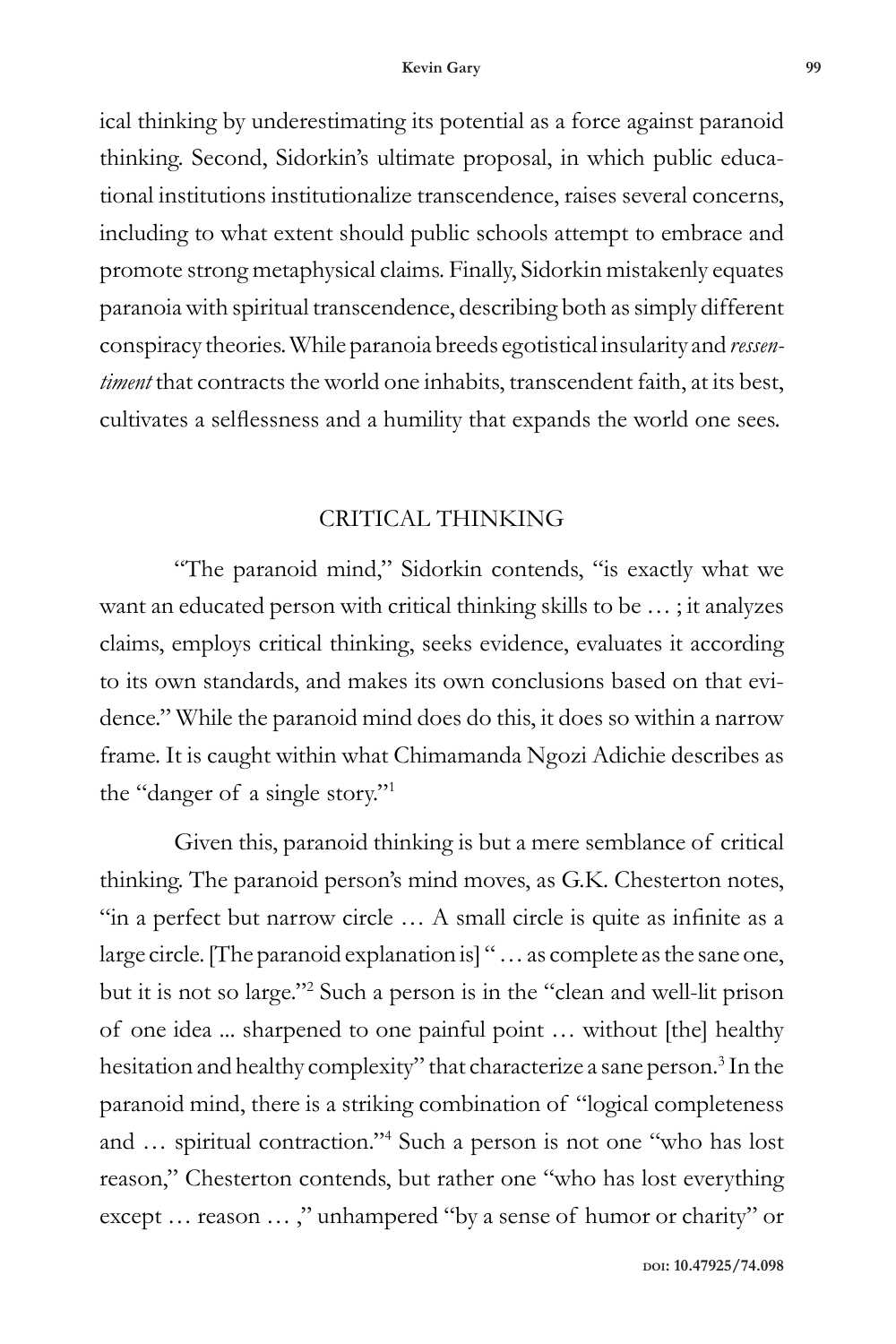by the uncertainties that plague all experience.<sup>5</sup>

Genuine critical thinking, as opposed to paranoid thinking, involves an ability to see through multiple lenses, to appreciate multiple stories. Critical thinking, I contend, is more robust than Sidorkin suggests. Nevertheless, I agree that it is not robust enough. Well-educated people, as Sidorkin himself confesses, are prone to paranoid thinking, especially so when we are tired, stressed, anxious, and hungry.

### GREAT TRANSCENDENCE ACADEMY

Turning to Sidorkin's ultimate proposal (the great transcendence academy), I find this vision, which is admittedly just a sketch, somewhat frightening. Education, taking upon itself the charge of great transcendence, with quasi-religious rites and ceremonies, is particularly worrisome given that education (particularly in a U.S. context) is largely regulated by the state. Images of a global-state religious complex come to mind. Perhaps my own paranoia is kicking in.

Imagining Sidorkin's great transcendence academy, with Sidorkin as the Dean, I wonder how this would work for students with Jewish, Muslim, Catholic, atheistic, or other convictions about transcendence? Will the great transcendence proclaimed at the transcendence academy complement or be at odds with other notions of transcendence? Recall that the Catholic school movement was largely fueled by concerns that "neutral" public schools were, in fact, propagating Protestant notions of transcendence. Horace Mann, attempting to ameliorate this fear, insisted that the public school is "debarred by law from inculcating the peculiar and distinctive doctrines of any one religious denomination … "6 Instead, Mann notes, the public school only welcomes "the religion of the Bible; [and the Bible, Mann asserts, is allowed] to do what it is allowed to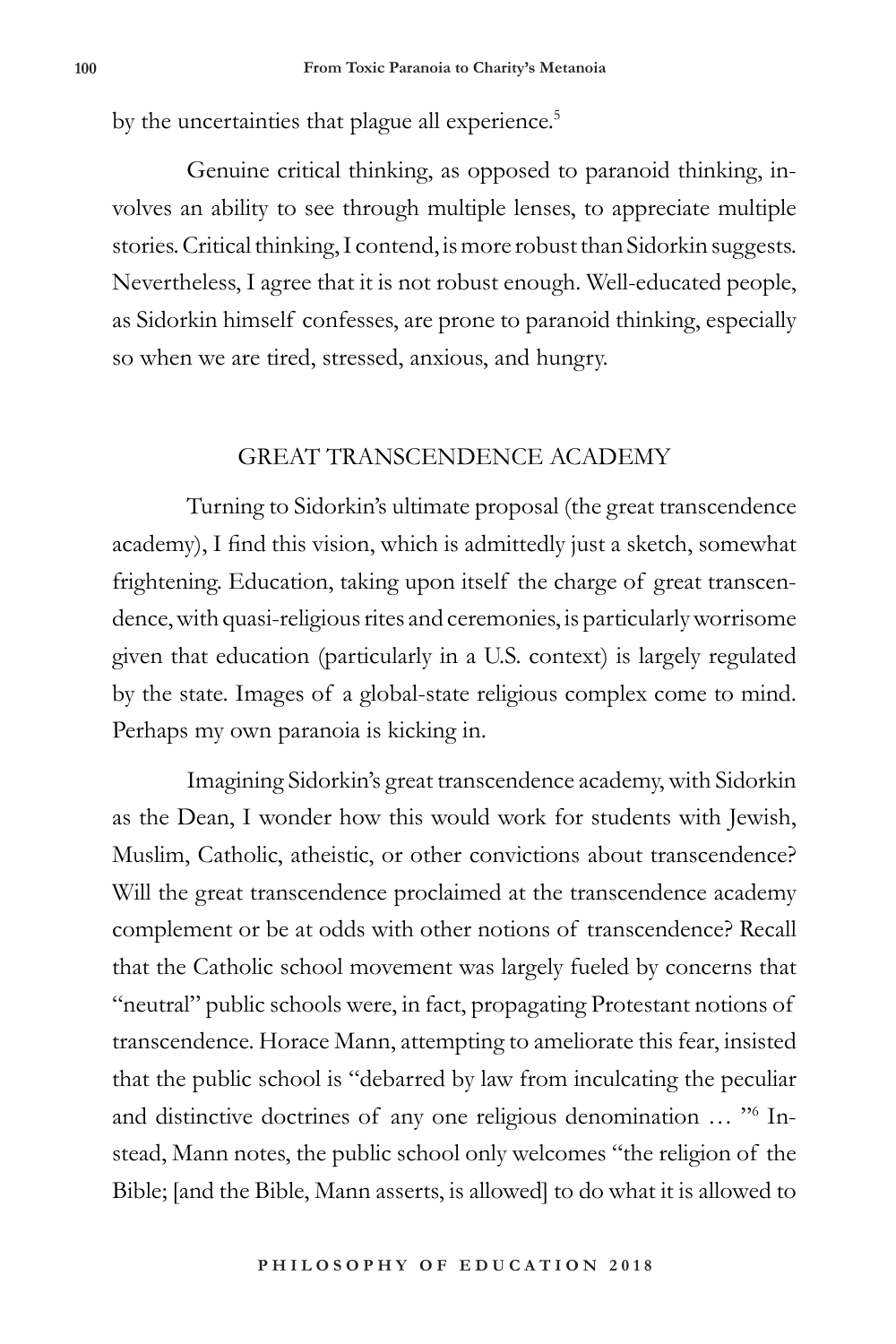do in no other system,—to speak for itself … "7 This is precisely what Catholics feared—that a Protestant Lutheran reading of the Bible, *sola scriptura*, would speak for itself and would undermine Catholic notions of transcendence.

Rather than elevating a particular ideal of great transcendence, perhaps public education, partially aiming to fill our metaphysical void, can affirm how religious traditions are not arcane relics from a juvenile and ignorant past but perennial attempts to address the human desire for ultimate meaning and purpose. This is a much more modest aim than Sidorkin's for public education, but I do not see how we can do much more, given our pluralistic context. Nevertheless, Sidorkin's serious affirmation of the longing for transcendence, as an essential part of the human condition, I find to be both important and valuable. Whether intended or not, public schooling school does impart ideas about transcendence. I concur with Sidorkin's suggestion to make this more explicit.

# PARANOIA VS. TRANSCENDENT FAITH

Paranoia, Sidorkin explains, is a form of metaphysical thinking. "The difference between a benevolent God and an evil conspiracy," Sidorkin suggests, "is not as large as one may suspect; both are metaphysical entities, both transcend regular human perception and experience." Following Sidorkin's logic Ted Kaczynski (aka the Unabomber) and Martin Luther King Jr. are both paranoid conspiracy theorists who simply adhere to different theories. Kaczynski believes the world has been corrupted by tech-savvy elites, who must literally be blown off the face of the earth; MLK Jr., on the other hand, sees a corrupt world, yet also sees a universe with a moral arc that bends towards justice, that calls him to love his enemies and practice non-violence.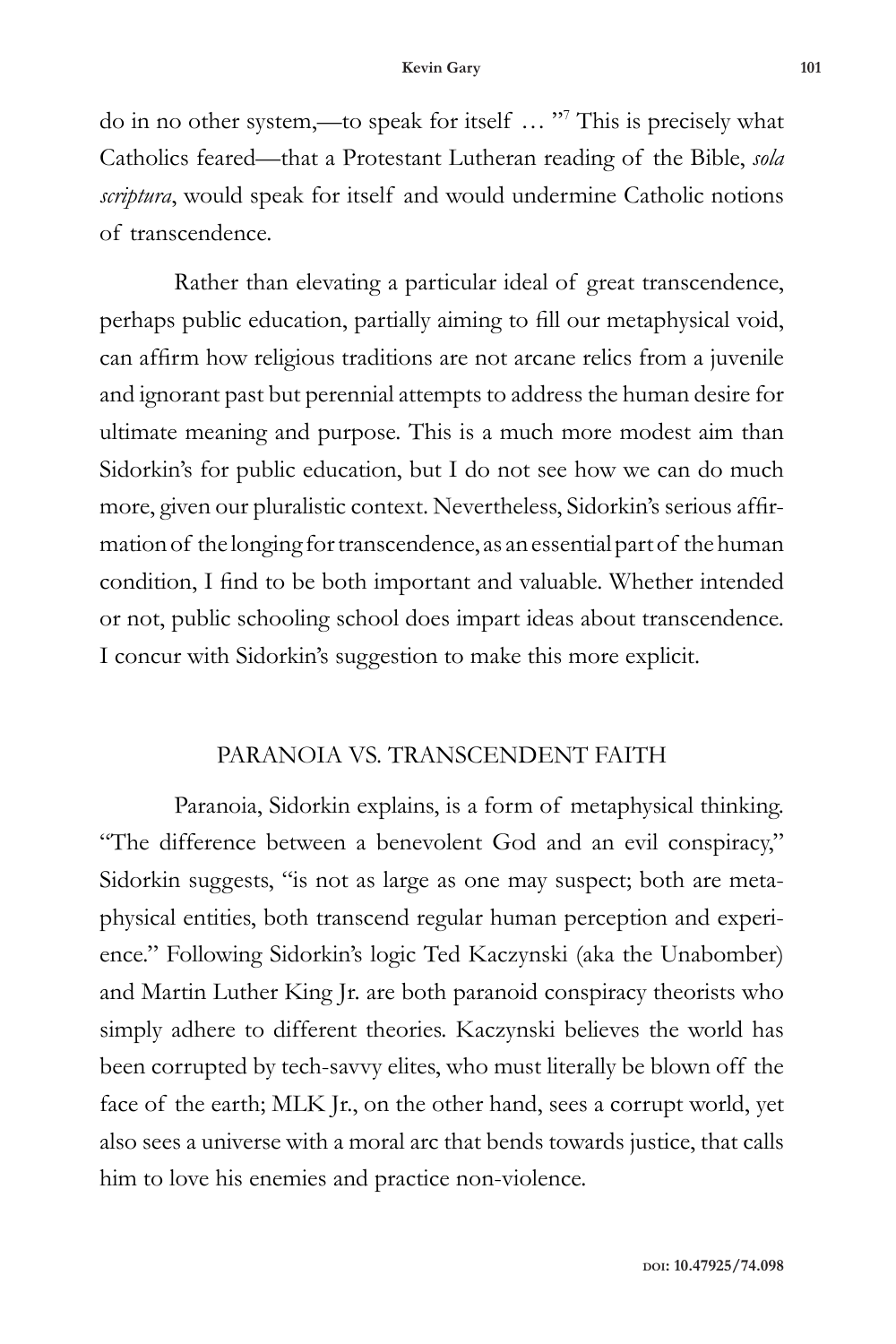To describe MLK Jr. and the Unabomber as both paranoiacs, but with different theories, strikes me as a categorical mistake. Kaczynski, a classic example of paranoia, lives within the prison of one idea; King, by contrast, lives within the spaciousness of a narrative of benevolent faith that seeks to understand all stories through the prism of non-violent love. Paranoia contracts Kaczynski's vision and inflicts the danger of one story; King's transcendent faith, by contrast, expands his vision through striving to understand and affirm the stories of others. King's faith calls him to embody an extraordinary, superhuman, kind of love that the apostle Paul speaks about, which is patient, kind, "does not envy … does not put on airs … is not proud … does not dishonor others … is not self-seeking … is not easily angered … keeps no record of wrongs … [and] does not delight in evil but rejoices with the truth." This love "always protects, always trusts, always hopes, always perseveres."8

The trajectory of a paranoid personality, by contrast, moves in the opposite direction. The International Classification of Diseases' (ICD) definition of paranoia is worth quoting. The paranoid personality is:

> characterized by excessive sensitivity to setbacks, unforgiveness of insults; suspiciousness and a tendency to distort experience by misconstruing the neutral or friendly actions of others as hostile or contemptuous; recurrent suspicions, without justification … and a combative and tenacious sense of personal rights. There may be excessive self-importance, and there is often excessive self-reference<sup>9</sup>

This portrait (especially with respect to excessive self-importance and excessive self-reference) sounds a lot like some of the personalities we encounter in the academy, which you can read about in my upcoming book. Ted Kaczynski, you may recall, was a math professor at the Uni-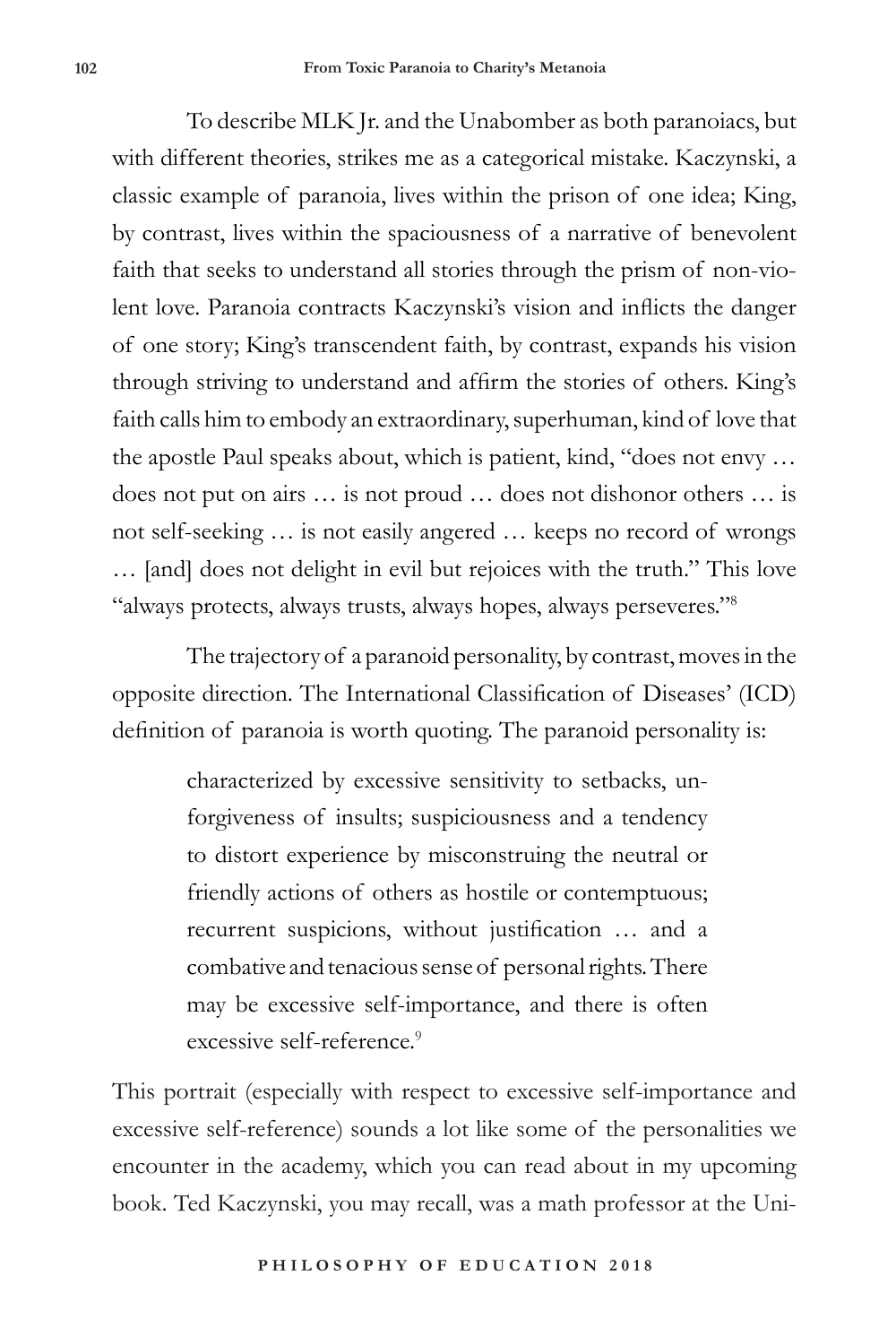#### **Kevin Gary 103**

versity of California, Berkeley, who resigned his post after just two years.

Kaczynski's paranoia, while extreme, I would venture to say is far more recognizable to us than King's transcendent compassion. Paranoia is an all-too-familiar, all too-tempting way of thinking that feeds our natural tendency towards egoism and narcissism. It is, as David Foster Wallace illuminates, "the automatic, unconscious belief that I am the center of the world and that my immediate needs and feelings are what should determine the world's priorities."10 I suspect many of us have had the experience of walking into a room full of people and feeling as though all eyes are upon us. In truth, this is most often not the case, and this way of thinking begs Chesterton's question, "Are there no other stories in the world except yours; and are all [people] busy with your business?"11

Wallace notes that we "rarely talk about this sort of natural, basic self-centeredness, because it's so socially repulsive, but it's pretty much the same for all of us, deep down. It is our default-setting, hard-wired into our boards at birth."12 Genuine liberal education, genuine critical thinking, takes up the difficult and ceaseless task of "choosing to do the work of somehow altering or getting free of my natural, hard-wired default-setting, which is to be deeply and literally self-centered, and to see and interpret everything through this lens of self."13

While I agree with Sidorkin that great transcendence is the solution for paranoia's egocentrism, the great transcendence required is not another version a paranoia, but a different way of being altogether that draws to us into a different kind of freedom, which involves, as Wallace illuminates further, "attention, and awareness, and discipline, and effort, and being able truly to care about other people and to sacrifice for them, over and over, in myriad petty little unsexy ways, every day. That is real freedom."14 The alternative to this is paranoia, "unconsciousness, the default-setting, the "rat race,"— the constant gnawing sense of having